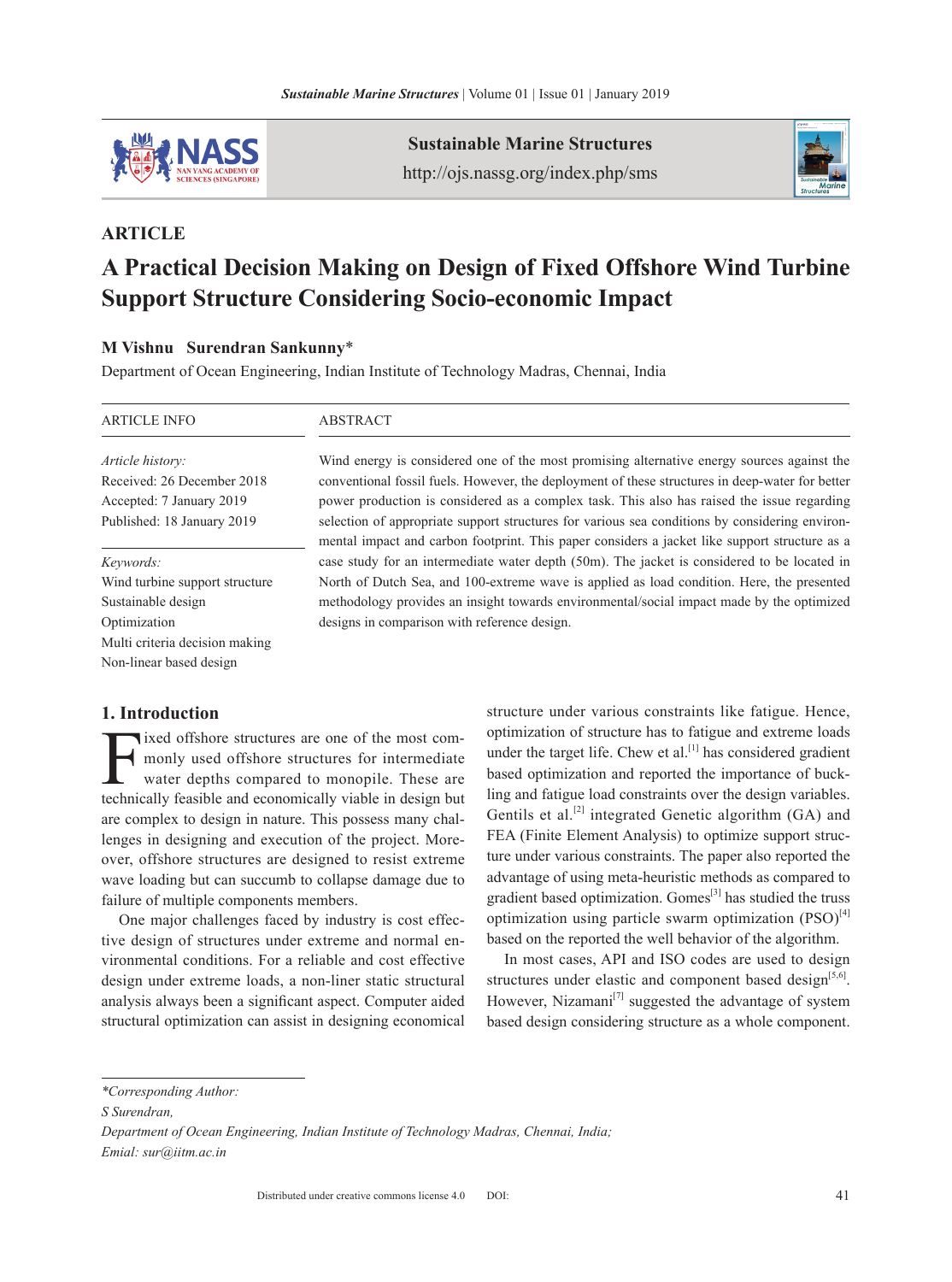## The stress re-distribution between the members can result in extended load capacity towards plastic stage based design  $[8]$ . Hence the approach proposed by Ueda et. al  $[9]$  is used in this paper by using a finite element based code,  $USFOS<sup>[10]</sup>$ .

In 2007, as per major world leaders a 20% share of energy from renewable sources by 2020, by making individual targets for all EU Member States [11]. The UK targets to acquire 15% of its final energy intake from renewable sources by  $2020$  and to decrease  $CO<sub>2</sub>$  emissions by a minimum of 26% by 2020 and 60% by 2050<sup>[11]</sup> and also having the best geographically varied wind resources in Europe  $[12]$ . So, it is also worth considering the social impact made by a wind energy project at various stages from manufacturing, installation and decommission stages. Lozano-Minguez et al.<sup>[12]</sup> investigated regarding the influence of environmental factors like carbon foot, noise, and vibration, water turbidity, etc. The authors also proposed the advantage of using TOPIS (Technique for Order Preference by Similarity to Ideal Solution) method as multi criteria decision making tool.

From the above literature review, the authors understand the importance of considering socio-economic impact on decision making of offshore structural designs. Hence, this paper aims to provide an analytical methodology for the selection of the most preferable fixed jacket like support structure for a typical 5 MW wind turbine in 50 m water depth. In this analysis; engineering, economics, and environmental assessment will be considered to balance the socio-economic activities of the sustainable energy sector. Figure 1 below provides sketch of offshore wind turbine (OWT) support structure under environmental loads and the methodology followed is given below Table 1.



**Figure 1.** Jacket model

**Table 1.** Methodology

| Step 1 | Selection of site, loading condition and structure |
|--------|----------------------------------------------------|
| Step 2 | Evaluating optimal designs under constraints       |
| Step 3 | Evaluate social impact for each design             |
| Step 4 | <b>TOPIS</b> method                                |
|        |                                                    |

#### **2. Methodology**

#### **2.1 Step 1: Case Study**

A fixed jacket structure was proposed by Vorpahl et al.<sup>[13]</sup> was designed to support an offshore wind turbine of 5 MW capacity. The height of the jacket structure is 66m and is placed at a water depth of 50m. The location to be installed is considered as The North of Dutch Sea. The structure consists of 56 nodes and 104 beams of steel tubular cross section and used in this paper to perform structural optimization. The jacket structure is modelled using USFOS as shown below Figure 1. The tubular members of the jacket are categorized into six groups to utilize them for the structural optimization, and the cross sectional details of the groups are given Table 2. Also, the structure can work with stand loads even if one member is failed under yield conditions and the force redistribution happens to other members. This is indicated by factor referred as Reserve Strength Ratio (RSR) and considers the nonlinear static capacity of the structure  $[14]$ .

$$
RSR = \frac{Ultimate\,collapse\,load}{Design\,load} \tag{1}
$$

|  |  |  |  | Table 2. Jacket reference design (continued) |
|--|--|--|--|----------------------------------------------|
|--|--|--|--|----------------------------------------------|

| Design variable    | Diameter<br>Description<br>(mm) |      | <b>Thickness</b><br>(mm) |
|--------------------|---------------------------------|------|--------------------------|
| Group 1- Dark Blue | Leg                             | 1200 | 50                       |
| Group 2- Red       | <b>Brace</b>                    | 800  | 20                       |
| Group 3- Yellow    | <b>Brace</b>                    | 800  | 20                       |
| Group 4-Green      | <b>Brace</b>                    | 800  | 20                       |
| Group 5-Cyan       | <b>Brace</b>                    | 800  | 20                       |
| Group 6-Blue       | Brace                           | 800  | 20                       |

The jacket material properties are given in Table 3.

#### **2.1.1 Hydrodynamic Loading**

The wave environment used is based on statistical wave description. Table 4 gives the significant wave height and the hydrodynamic forces acting on the tubular members are calculated using Morison's equation [15].

As per Equation (2), the relationship between wave height and return period was formulated as:

$$
H_{s,3\text{hrs}}(T_{return}) = 0.6127 \cdot \ln(x) + 7.042\tag{2}
$$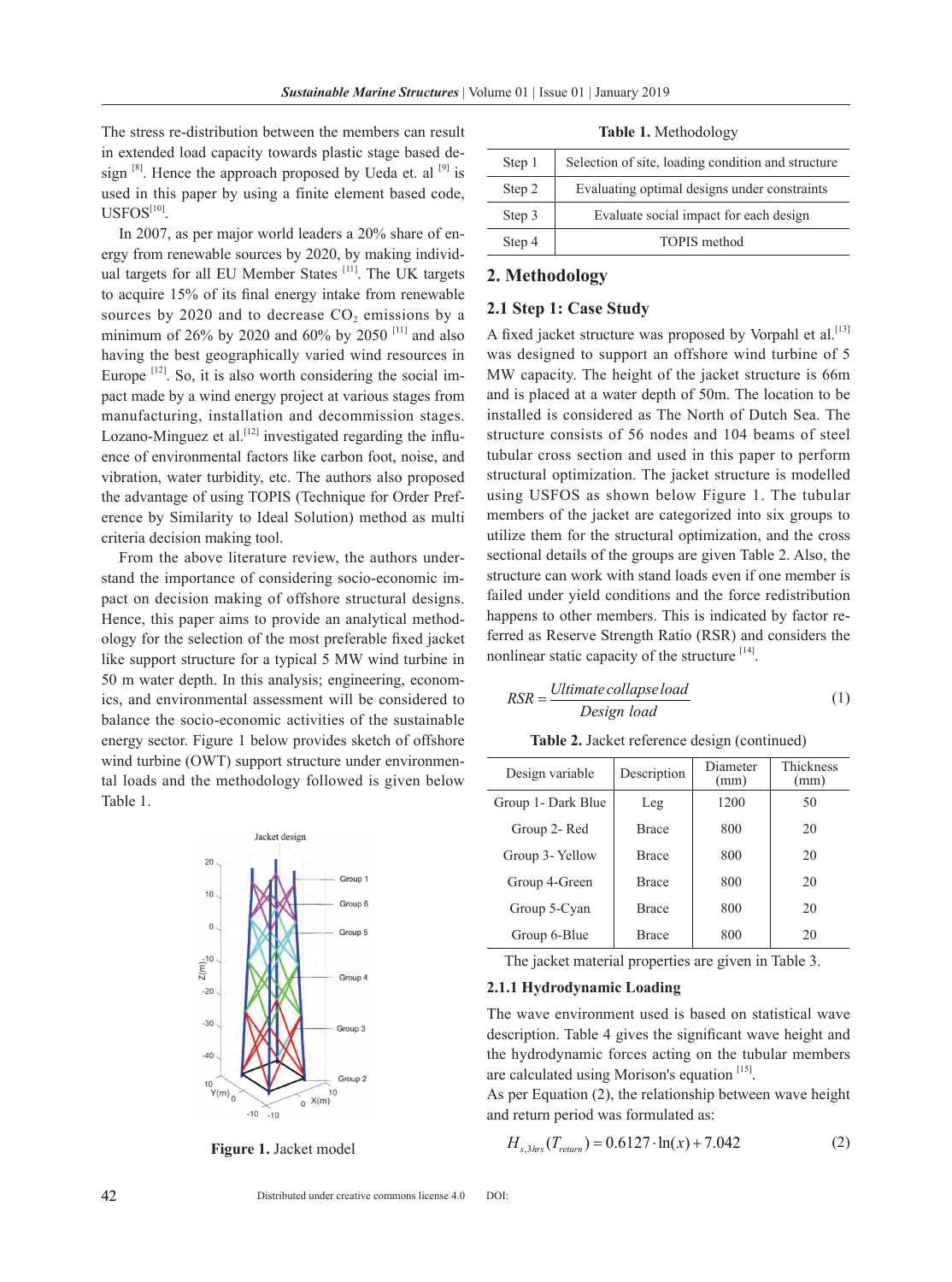| Property          | Description            |  |  |
|-------------------|------------------------|--|--|
| Material used     | <b>Steel</b>           |  |  |
| Elastic modulus   | $2.1 \times 10^5$ MPa  |  |  |
| Poisson's modulus | 0.3                    |  |  |
| Yield Strength    | 345 MPa                |  |  |
| Density           | 7850 Kg/m <sup>3</sup> |  |  |
| Dead load         | 350 Ton                |  |  |
| X joints          | 16                     |  |  |
| K joints          | 24                     |  |  |
| $T/Y$ joints      | 16                     |  |  |
| Height            | 66 m                   |  |  |
| Mass              | 608 Ton                |  |  |

**Table 3.** Jacket Properties

From the 100-year return period significant wave height, extreme design wave is calculated by the following relationship (16):

$$
H_e = 1.86H_s \tag{3}
$$

For the given location, the shallow water depth allows the use of 1.86 as the factor and the loading condition shown below.

**Table 4.** Wave data

| Parameter [Unit] | Description                                          | Value |
|------------------|------------------------------------------------------|-------|
| $H_s$ , 100 [m]  | Significant wave height in 100 year<br>return period | 9.90  |
| $H_e$ , 100 [m]  | Extreme wave height in 100 year<br>return period     | 18.41 |
| $V_{100}$ [m/s]  | Mean wind speed in 100 year<br>return period         | 44.50 |
| $U_{100}$ [m/s]  | Current speed in 100 year<br>return period           | 1.20  |

A typical analysis for the considered reference case and given wave leading is shown below Figure 2. The load displacement curve indicates the maximum load factor or RSR. Here the RSR is evaluated as 3.6 and is over conservative as compared to minimum prescribed values of 1.58 and 1.85 provided by API and ISO respectively. However, there seems to be lack of knowledge on target RSR values for various site and loading conditions. Also, considering target values from code based methodology for offshore oil and gas structures for wind energy system may not be feasible approach. This demands multi criteria based decision making methodology in conjunction with optimization of structures to evaluate target load factor.



**Figure 2.** Typical load deflection curve for reference case

# **2.2 Step 2: Integrated USFOS-MATLAB Optimization**

In the present study, the evolutionary approach based particle swarm optimization (PSO) algorithm proposed by Kennedy and Eberhart is considered<sup>[17]</sup>. Perez<sup>[18]</sup> and Gomes<sup>[3]</sup> reported the robustness of PSO algorithm for truss optimization. Initially, the design variable and objective functions are defined. Fitness values for each design is evaluated by integrating finite element structural analysis with PSO algorithm developed in MATLAB (Figure 3).

(a) Problem formulation

The optimization problem for minimizing structural weight with design variables, subject to sizing and ultimate collapse load factor as constraints, can be formulated as follows. The optimization problem can be formulated as given below:

Minimize jacket mass:

$$
f(x) = \sum_{i=1}^{n_e} \rho_n A_n(x) l_n \tag{4}
$$

Subjected to:

$$
RSR \geq RSR_t \text{(varied from 1.6 to 3.2)}
$$
\n
$$
x_L \leq x \leq x_U
$$

RSR is the collapse load factor for given wave load. Here *x* represents the vector of jacket member dimensions namely, diameter and thickness; *A* is the vector of cross section area, *l* represents the length of each member, *ne* represents the total number of members. This is a simplified representation of the cost function and other cost components that are incurred in the design life cycle of support structures, excluding manufacturing, installation and maintenance costs.

#### (b) Sizing constraints

Sizing constraints define the lower and upper bounds of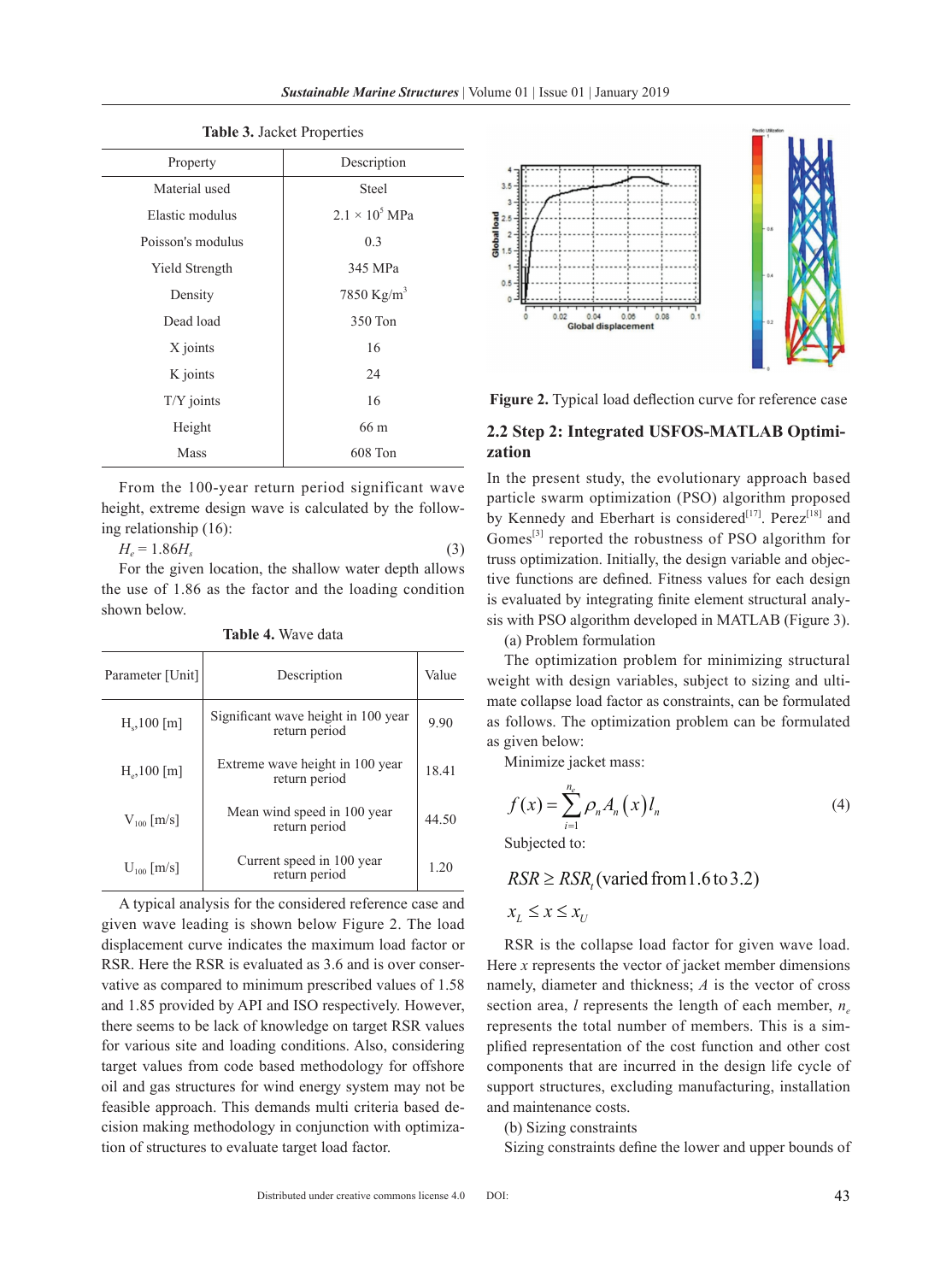design variables as well as the geometrical relationships among the variables. They can be expressed as

$$
g_1 = b_{\min} \le b \le b_{\max}
$$

Here  $b_{\text{min}}$  and  $b_{\text{max}}$  are the lower and upper bounds of the design variables as shown in below Table 5.

| Member type<br>(Group) | Diameter bound<br>(mm) | Thickness bound<br>(mm) |
|------------------------|------------------------|-------------------------|
| Legs $(1)$             | (600, 1400)            | (30,60)                 |
| Braces(2,3,4,5,6)      | (400, 800)             | (10,30)                 |



**Figure 3.** Integrated USFOS-MATLAB optimization framework

The results for the optimsation are shown in Table 6 for various target RSR values.

| Mass (Ton) | <b>RSR</b> |
|------------|------------|
| 285        | 1.6        |
| 324        | 1.8        |
| 365        | 2.0        |
| 398        | 2.2        |
| 430        | 2.4        |
| 447        | 2.6        |
| 480        | 2.8        |
| 525        | 3.0        |
| 538        | 3.2        |

**Table 6.** Optimal design vs. RSR

# **2.3 Step 3: Economic and Environmental Impact Assessment (EEIA)**

This section will describe about the various environmental and social impact made by installation of jacket structure. This mainly includes the following factors:

(a) Carbon footprint

The equivalent amount of Carbon di Oxide  $(CO<sub>2</sub>)$  can

be expressed as following:

$$
CO_2 e = 270 \times N_2 O + 24.5 \times CH_4 + 1.4 \times CO
$$
 (5)

For steel structures, the emission unit per kg of total weight is 0.07, 0.04 and 0.93 g for  $N_2O$ ,  $CH_4$  and  $CO$  respectively

(b) Noise and Vibration

As the machinery used is the same and the duration of the work will not vary significantly, it can be assumed that the choice of foundation will not affect the impact.

(c) Electromagnetic fields

However, it is not yet known whether the fish will suffer any consequences caused by this interaction. The choice of foundation will not, therefore, be considered as affecting the impact.

(d) Impact on birds

The choice of foundation will not affect the impact on birds.

(e) Net present value

This parameter will convert the total cost of the service life of the structure to present value.

## **2.4 Step 4: Multi Criteria based Decision Making (TOPIS)**

As given in publicly available literature by Lozano-Minguez et al.  $[12]$ , the basic steps of multi criteria based decision making algorithm is given below. For more information, the readers are advised to refer the above paper.

- (a) Formulate initial design matrix
- (b) Normalized design matrix
- (c) Construct weighing matrix from experts
- (d) Weighted normalized decision matrix
- (e) Derived PIS and NIS
- (f ) Evaluate relative closeness of each solution
- (g) Ranking the solution

Analysis of attributes for finding the optimal design from possible nine alternative designs, nine criteria has been considered as follows (Table 7).

| Sl. No         | Attribute                       | Negative/<br>Positive | Value significance                          |
|----------------|---------------------------------|-----------------------|---------------------------------------------|
| 1              | Artificial reefs                | Positive              | Higher the better                           |
| 2              | Certification                   | Positive              | 1- If certified<br>$0.5$ - If not certified |
| 3              | CO <sub>2</sub>                 | Negative              | Lower the better                            |
| $\overline{4}$ | Depth compatibility             | Negative              | 1 for depth $\leq 40$ m                     |
| 5              | Durability                      | Positive              | 5 for Jacket and 4 for<br>monopile          |
| 6              | Life cycle cost                 | Negative              | $CAPEX + OPEX$                              |
| 7              | Reserve strength ratio<br>(RSR) | Positive              | Higher the better                           |
| 8              | Water turbidity                 | Negative              | 2356 for jacket and<br>1530 for monopile    |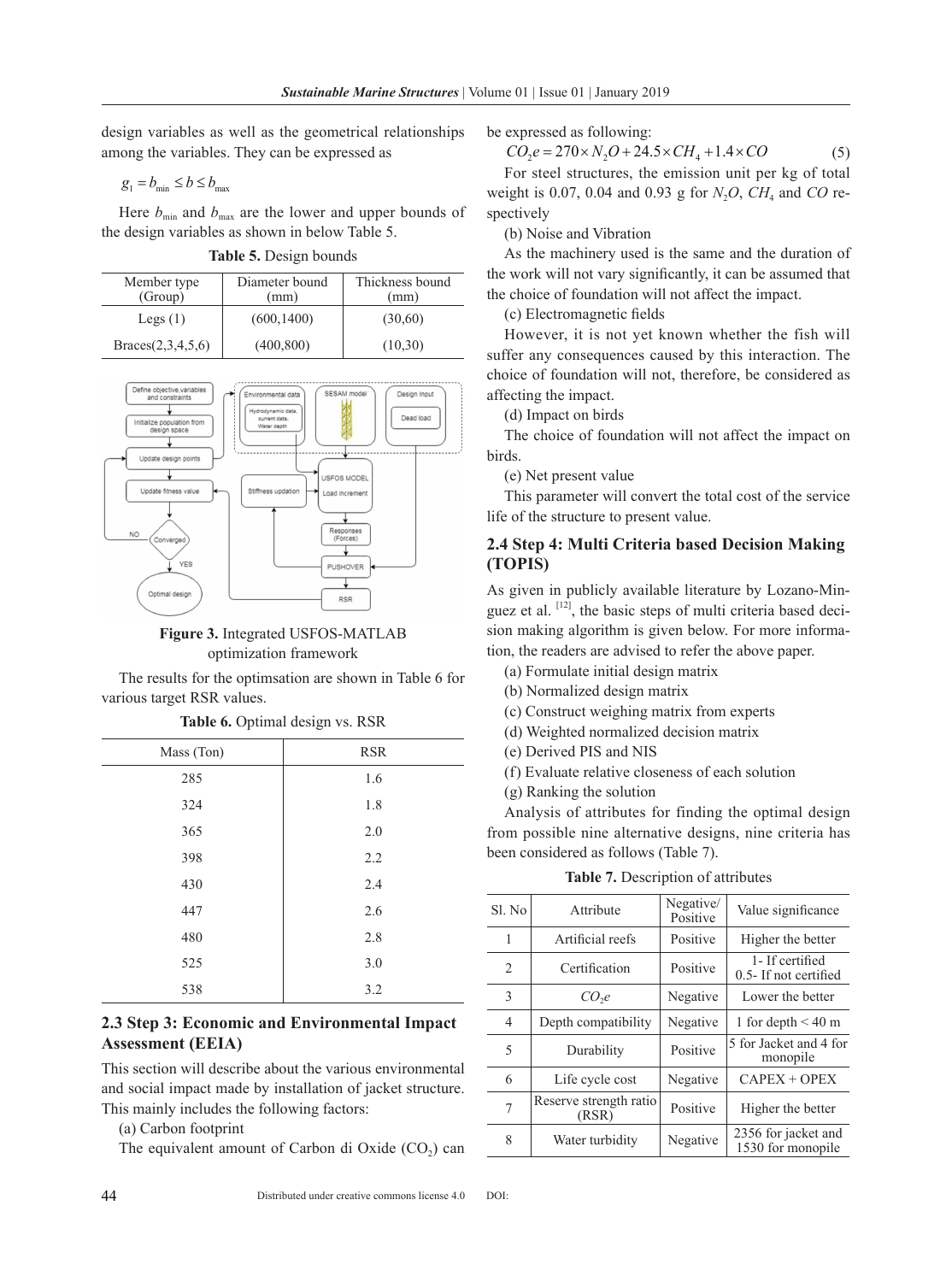The weights as shown in Table 8 used for the study influence the decision approaching and has been taken from experience of experts from Cranfield offshore renewable energy group $^{[12]}$ .

|  |  |  |  |  | Table 8. Weight factor for each attribute |
|--|--|--|--|--|-------------------------------------------|
|--|--|--|--|--|-------------------------------------------|

| Attribute        |      |                  |             |              |      |      |      |
|------------------|------|------------------|-------------|--------------|------|------|------|
| Expert<br>weight | 0.65 | $0.65 \mid 0.91$ | $\mid$ 0.91 | $\vert$ 1.00 | 1.00 | 0.83 | 0.74 |

### **3. Results and Discussion**

For the nine design combination corresponding to jacket based support structure, only the attribute 3, 6 and 7 are variables with no change for remaining. For evaluating the life cycle cost excluding risk expenditure, the capital cost (CAPEX) is evaluated considering  $1000 \text{ } \in \text{per}$  Ton as material cost and Manufacturing cost as 400% of Material cost. For evaluating Operational cost (OPEX), it is considered as 10% of the CAPEX. However, a present worth factor should be considered to take care of the economic parameters during the life span of 20 years.

$$
P_w = \frac{(1+d)^{LS} - 1}{d(1+d)^{LS}} / LS
$$
 (6)

Below is tabulated results of LCC and RSR for each design index (Table 9).

**Table 9.** LCC vs. RSR for each optimal design

| Design Index | LCC $(10^6$ Euro) | <b>RSR</b> |
|--------------|-------------------|------------|
|              | 2.92              | 1.6        |
| 2            | 3.13              | 1.8        |
| 3            | 3.34              | 2.0        |
| 4            | 3.45              | 2.2        |
| 5            | 3.62              | 2.4        |
| 6            | 3.75              | 2.6        |
| 7            | 3.90              | 2.8        |
| 8            | 4.10              | 3.0        |
| Q            | 4.21              | 3.2        |

(a) Based on the attributes (1-8), the initial decision matrix is given below Table 10

| 1    | $\overline{2}$ | 3     | 4 | 5 | 6    | 7   | 8    |
|------|----------------|-------|---|---|------|-----|------|
| 8787 | 1              | 6036  | 1 | 5 | 2.92 | 1.6 | 2356 |
| 8787 | 1              | 6863  |   | 5 | 3.13 | 1.8 | 2356 |
| 8787 | 1              | 7730  |   | 5 | 3.34 | 2.0 | 2356 |
| 8787 | 1              | 8492  | 1 | 5 | 3.45 | 2.2 | 2356 |
| 8787 | 1              | 9107  |   | 5 | 3.62 | 2.4 | 2356 |
| 8787 | 1              | 9465  |   | 5 | 3.75 | 2.6 | 2356 |
| 8787 | 1              | 10166 | 1 | 5 | 3.90 | 2.8 | 2356 |
| 8787 |                | 11200 |   | 5 | 4.10 | 3.0 | 2356 |
| 8787 |                | 11395 |   | 5 | 4.21 | 3.2 | 2356 |

**Table 10.** Initial design matrix (continued)

(b) The normalized decision matrix is as follows (Table 11).

**Table 11.** Normalized design matrix

| 1    | 2    | 3    | $\overline{4}$ | 5    | 6    | 7    | 8    |
|------|------|------|----------------|------|------|------|------|
| 0.58 | 0.58 | 0.22 | 0.58           | 0.58 | 0.26 | 0.21 | 0.58 |
| 0.58 | 0.58 | 0.25 | 0.58           | 0.58 | 0.28 | 0.24 | 0.58 |
| 0.58 | 0.58 | 0.28 | 0.58           | 0.58 | 0.30 | 0.27 | 0.58 |
| 0.58 | 0.58 | 0.30 | 0.58           | 0.58 | 0.31 | 0.29 | 0.58 |
| 0.58 | 0.58 | 0.33 | 0.58           | 0.58 | 0.33 | 0.32 | 0.58 |
| 0.58 | 0.58 | 0.34 | 0.58           | 0.58 | 0.34 | 0.35 | 0.58 |
| 0.58 | 0.58 | 0.37 | 0.58           | 0.58 | 0.35 | 0.38 | 0.58 |
| 0.58 | 0.58 | 0.40 | 0.58           | 0.58 | 0.37 | 0.40 | 0.58 |
| 0.58 | 0.58 | 0.41 | 0.58           | 0.58 | 0.38 | 0.43 | 0.58 |

(c) The average normalized weight matrix is given in Table 8

(d) And the weighted normalized matrix is obtained is given as Table 12

**Table 12.** Weighted normalized design matrix

| 1    | $\overline{2}$ | 3    | 4    | 5    | 6    | 7    | 8    |
|------|----------------|------|------|------|------|------|------|
| 0.38 | 0.38           | 0.20 | 0.53 | 0.58 | 0.26 | 0.17 | 0.43 |
| 0.38 | 0.38           | 0.23 | 0.53 | 0.58 | 0.28 | 0.20 | 0.43 |
| 0.38 | 0.38           | 0.25 | 0.53 | 0.58 | 0.30 | 0.22 | 0.43 |
| 0.38 | 0.38           | 0.27 | 0.53 | 0.58 | 0.31 | 0.24 | 0.43 |
| 0.38 | 0.38           | 0.30 | 0.53 | 0.58 | 0.33 | 0.27 | 0.43 |
| 0.38 | 0.38           | 0.31 | 0.53 | 0.58 | 0.34 | 0.29 | 0.43 |
| 0.38 | 0.38           | 0.34 | 0.53 | 0.58 | 0.35 | 0.32 | 0.43 |
| 0.38 | 0.38           | 0.36 | 0.53 | 0.58 | 0.37 | 0.33 | 0.43 |
| 0.38 | 0.38           | 0.37 | 0.53 | 0.58 | 0.38 | 0.36 | 0.43 |

(f) The positive and negative ideal solution (PIS and NIS) as given in Table 13.

**Table 13.** PIS and NIS matrix

|                                                         | $1 \mid 2 \mid 3 \mid 4 \mid 5 \mid 6 \mid 7 \mid 8$    |  |  |  |
|---------------------------------------------------------|---------------------------------------------------------|--|--|--|
|                                                         | $0.38$   0.38   0.20   0.53   0.58   0.26   0.36   0.43 |  |  |  |
| $0.38$   0.38   0.37   0.53   0.58   0.38   0.17   0.43 |                                                         |  |  |  |

After evaluating the decision matrix using TOPIS method, design index four was found to be best option (0.69). The selected index has reserve strength ratio of 2.2 with mass of 398 Ton. The RSR value is found to be well above the minimum prescribed value of 1.58 and 1.85 as per API and ISO studies respectively.